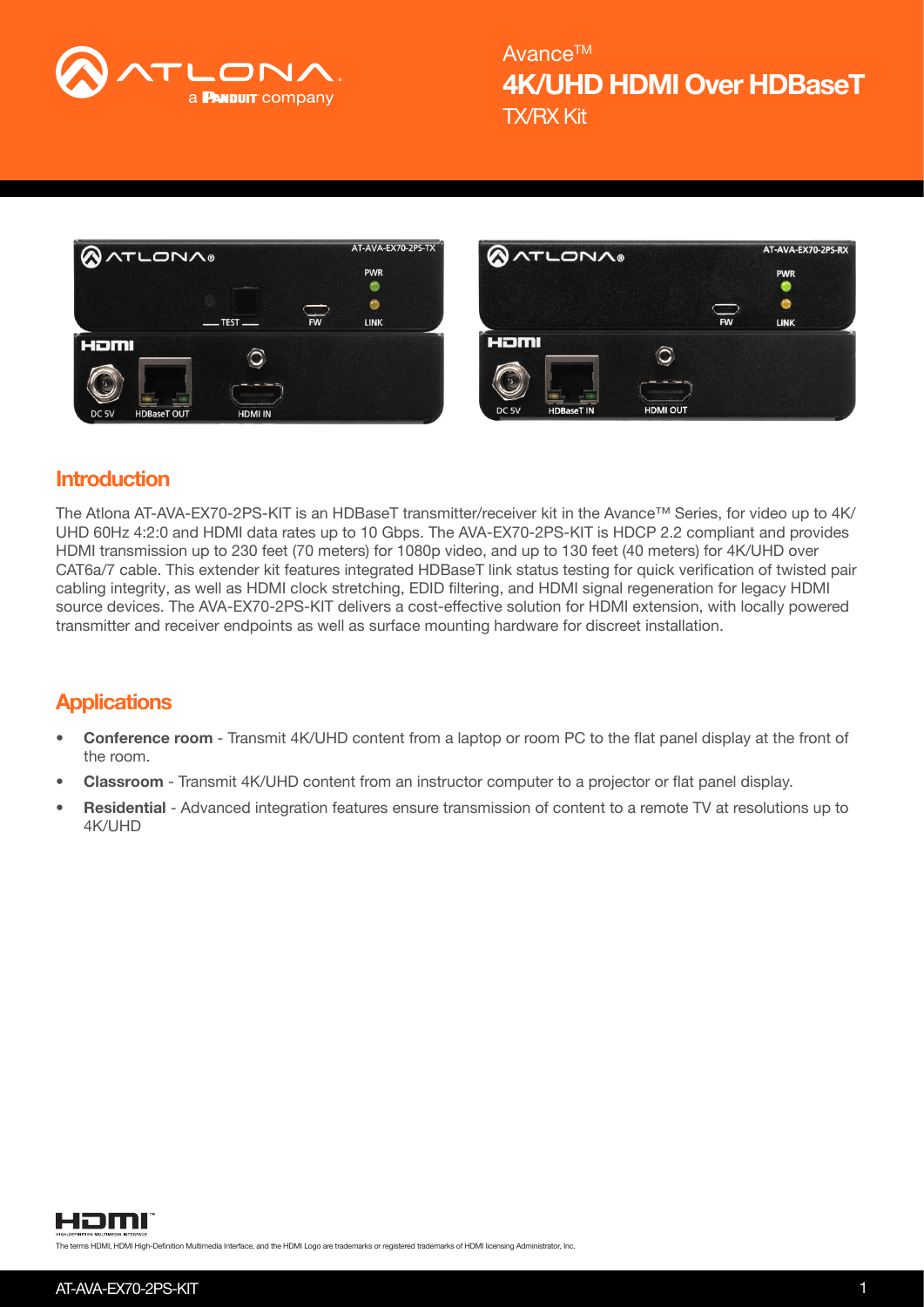

## Key Features

## Long distance HDMI extension

- Transmitting 4K/UHD video up to 130 feet (40 meters) or 1080P video up to 230 feet (70 meters).
- Reliably send HDMI signals further using cost effective CAT-type twisted pair cable.

## 4K/UHD capable

- Transmits high resolution video up to and including 4K/UHD @ 30Hz 4:4:4 8 bit, 4K/UHD @ 60Hz 4:2:0 8 bit, and 4K/UHD @ 30Hz 4:2:2 10bit.
- Ensures compatibility with common high resolutions source and display devices.

## Integrated HDBaseT Link Testing

- Verifies cable, termination, and link quality.
- Quickly diagnose cable related issues and ensure reliable performance for all installations.

## HDMI clock stretching

- Prevents loss of video due to source clock impairments.
- Improve interoperability with legacy HDMI sources and low quality HDMI video sources.

## EDID filtering

- Prevents transmission of unsupported resolutions with large bandwidths.
- Increases integrity of video transmission.

## Multi-channel audio compliant

- Supports PCM, Dolby Digital, Dolby Digital Plus, Dolby TrueHD, Dolby Atmos, DTS 5.1, DTS-HD Master Audio, DTS:X.
- Allows any multi-channel audio stream to be used within a professional audio system.

#### Compact enclosure

- One inch high, quarter rack-width enclosures can be surface mounted in furniture, on a wall behind a display, or installed in a rack.
- Allows devices to be hidden from view.

## Compatible with locking HDMI connectors for secure cable connections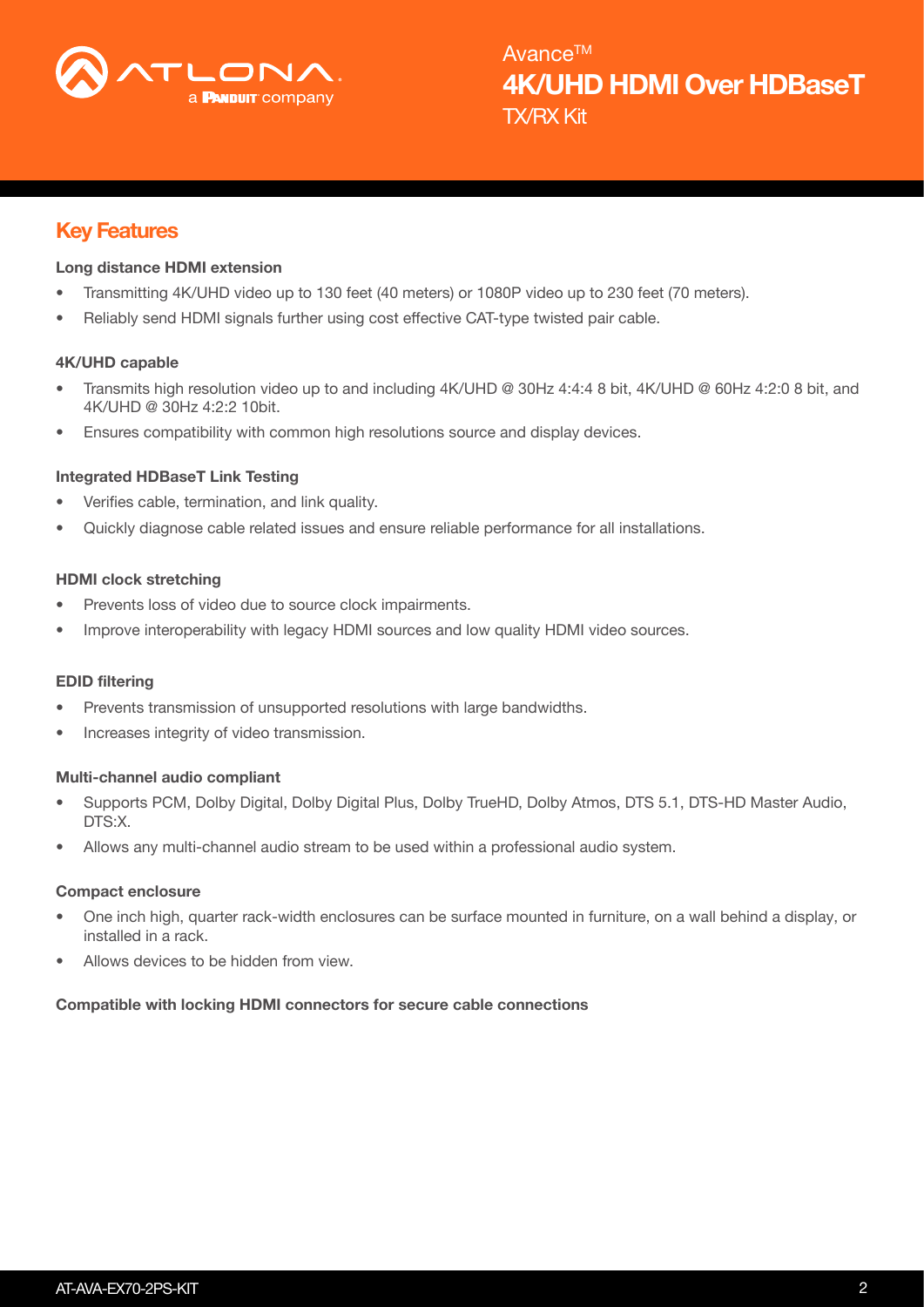

TX/RX Kit 4K/UHD HDMI Over HDBaseT Avance<sup>TM</sup>

# **Specifications**

| Video                                   |                                                                                                                                                                      |                                                                                |
|-----------------------------------------|----------------------------------------------------------------------------------------------------------------------------------------------------------------------|--------------------------------------------------------------------------------|
| Signal                                  | <b>HDMI</b>                                                                                                                                                          |                                                                                |
| <b>Copy Protection</b>                  | <b>HDCP 1.4/2.2</b>                                                                                                                                                  |                                                                                |
| <b>Pixel Clock</b>                      | 300MHz                                                                                                                                                               |                                                                                |
| UHD/HD/SD                               | 4096x2160@60 <sup>(1)</sup> /50 <sup>(1)</sup> /30/25/24Hz<br>3840×2160@60(1)/50(1)/30/25/24Hz<br>1080p@60/59.9/50/30/29.97/25/<br>24/23.98Hz<br>1080i@30/29.97/25Hz | 720p@60/59.94/50Hz<br>576p@50Hz<br>576i@25Hz<br>480p@60/59.96Hz<br>480i@30Hz   |
| <b>VESA</b><br>All resolutions are 60Hz | 2560×1600<br>2048×1536<br>1920×1200<br>1680×1050<br>1600×1200<br>1440×900<br>1400×1050<br>1280×1024                                                                  | 1280×800<br>1366×768<br>1360×768<br>1152×864<br>1024×768<br>800×600<br>640×480 |
| <b>Color Space</b>                      | <b>YUV, RGB</b>                                                                                                                                                      |                                                                                |
| Chroma Subsampling                      | 4:4:4, 4:2:2, 4:2:0                                                                                                                                                  |                                                                                |
| <b>Color Depth</b>                      | 8-bit, 10-bit, 12-bit                                                                                                                                                |                                                                                |
|                                         |                                                                                                                                                                      |                                                                                |
| Audio                                   |                                                                                                                                                                      |                                                                                |

| , Auulu                                |                                        |                                                                                               |                                                                                                   |
|----------------------------------------|----------------------------------------|-----------------------------------------------------------------------------------------------|---------------------------------------------------------------------------------------------------|
| HDMI / HDBaseT<br>Pass-Through Formats | <b>PCM 2.0</b><br>LPCM 5.1<br>LPCM 7.1 | Dolby <sup>®</sup> Digital<br>Dolby Digital Plus™<br>Dolby TrueHD<br>Dolby Atmos <sup>®</sup> | DTS <sup>®</sup> Digital Surround™<br>DTS-HD Master Audio <sup>™</sup><br>$DTS: X^{\circledcirc}$ |
| <b>Bit Depth</b>                       | up to 24-bit                           |                                                                                               |                                                                                                   |
| Sample Rate                            |                                        | 32 kHz, 44.1 kHz, 48 kHz, 88.2 kHz, 96 kHz, 176.4 kHz, 192 kHz                                |                                                                                                   |

| <b>Resolution / Distance</b> | 4K/UHD - Feet / Meters |    | 1080p - Feet / Meters |    |
|------------------------------|------------------------|----|-----------------------|----|
| HDMI IN/OUT                  | 15                     |    | 30                    |    |
| CAT5e/6                      | 115                    | 35 | 200                   | 60 |
| CAT6a/7                      | 130                    | 40 | 230                   |    |

| Pass through |
|--------------|
|              |

| <b>Buttons and Indicators</b>                |                                                             |
|----------------------------------------------|-------------------------------------------------------------|
| <b>TEST button</b>                           | - momentary, tact-type                                      |
| <b>Function Indicators:</b><br>Power<br>Link | 1 - LED, green<br>1 - LED, yellow<br>1 - LED, multi-colored |
| <b>Test</b>                                  |                                                             |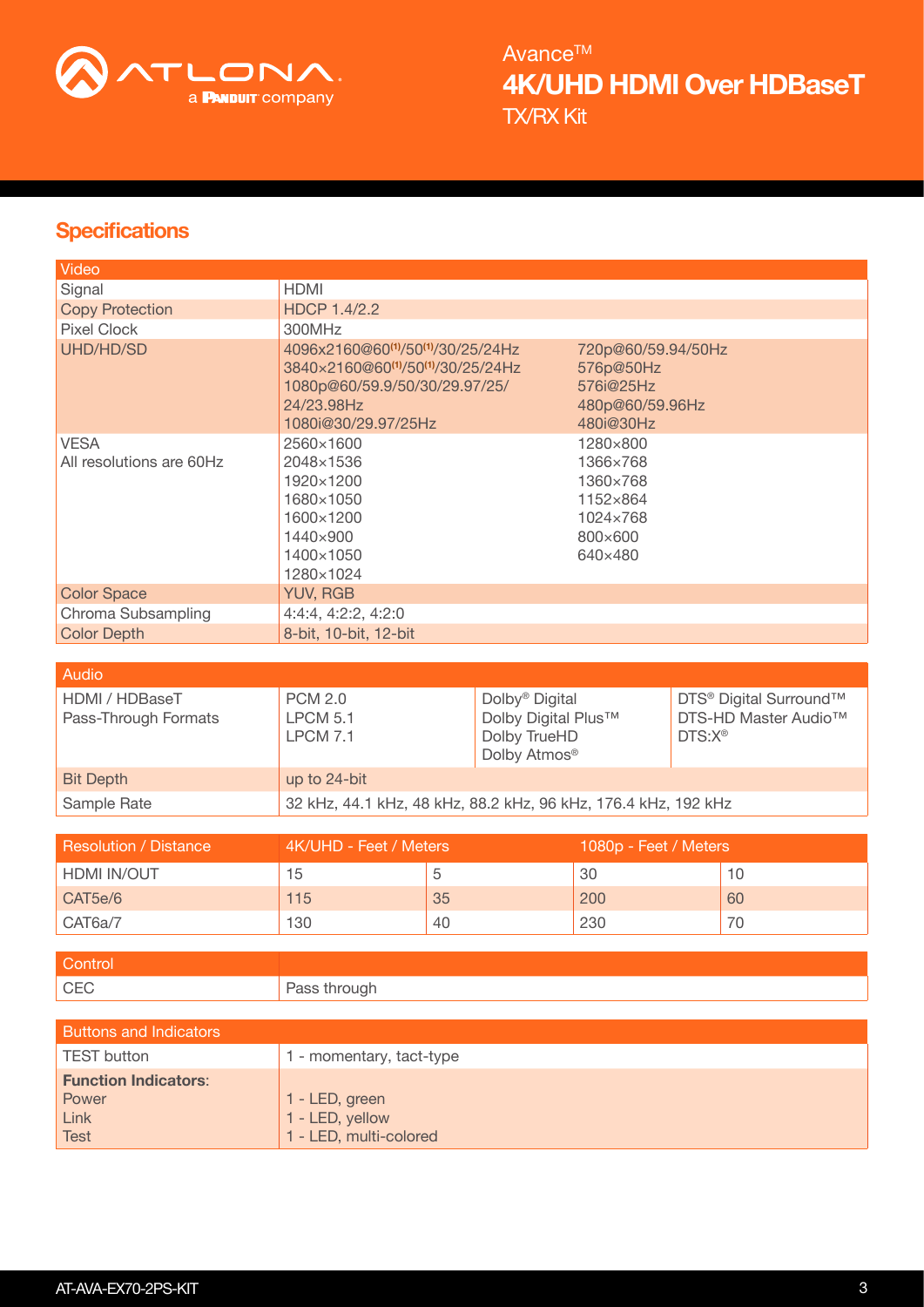

TX/RX Kit 4K/UHD HDMI Over HDBaseT Avance<sup>™</sup>

| <b>Connectors</b>         |                                                 |                    |
|---------------------------|-------------------------------------------------|--------------------|
| HDMI IN (TX)              | 1 - Type A, 19-pin female                       |                    |
| HDBaseT OUT (TX)          | 1 - RJ45, female                                |                    |
| HDMI OUT (RX)             | 1 - Type A, 19-pin female                       |                    |
| <b>HDBaseT IN (RX)</b>    | 1 - RJ45, female                                |                    |
| FW - Firmware (RX and TX) | 1 - Micro-A USB                                 |                    |
| <b>PWR</b>                | 1 - DC 5V locking connector                     |                    |
|                           |                                                 |                    |
| Environmental             | Fahrenheit                                      | <b>Celsius</b>     |
| Operating                 | 32 to 122                                       | 0 to 50            |
| <b>Storage</b>            | $-4$ to $140$                                   | $-20$ to $60$      |
| Humidity (RH)             | 20% to 60%, non-condensing                      |                    |
|                           |                                                 |                    |
| Power                     |                                                 |                    |
| Consumption (TX + RX)     | 7.71 W                                          |                    |
| <b>Supply</b>             | Input: AC100~240V 50/60Hz<br>Output: DC 5V/3.0A |                    |
|                           |                                                 |                    |
| Dimensions (H x W x D)    | Inches                                          | <b>Millimeters</b> |
| Unit                      | $0.93 \times 4.2 \times 2.95$                   | 23.7 x 106.8 x 75  |
| <b>Power Supply</b>       | $1.22 \times 1.97 \times 3.17$                  | 31 x 50 x 80.6     |
|                           |                                                 |                    |
| Weight                    | Pounds                                          | Kilograms          |
| <b>TX</b>                 | 0.45                                            | 0.20               |
| <b>RX</b>                 | 0.50                                            | 0.23               |
|                           |                                                 |                    |
| Certification             |                                                 |                    |
| Device                    | CE, FCC                                         |                    |
| <b>Supply</b>             | CE, FCC, cULus, RoHS                            |                    |
|                           |                                                 |                    |

# **Accessories**

| I SKU          | <b>Description</b>                     |
|----------------|----------------------------------------|
| $AT-LC-H2H-1M$ | LinkConnect HDMI to HDMI 1 Meter Cable |
| LAT-LC-H2H-2M  | LinkConnect HDMI to HDMI 2 Meter Cable |
| LAT-LC-H2H-3M  | LinkConnect HDMI to HDMI 3 Meter Cable |

# **Footnotes**

<span id="page-3-0"></span>*(1) 4K/UHD @ 50/60Hz only supports 4:2:0 over HDBaseT.*